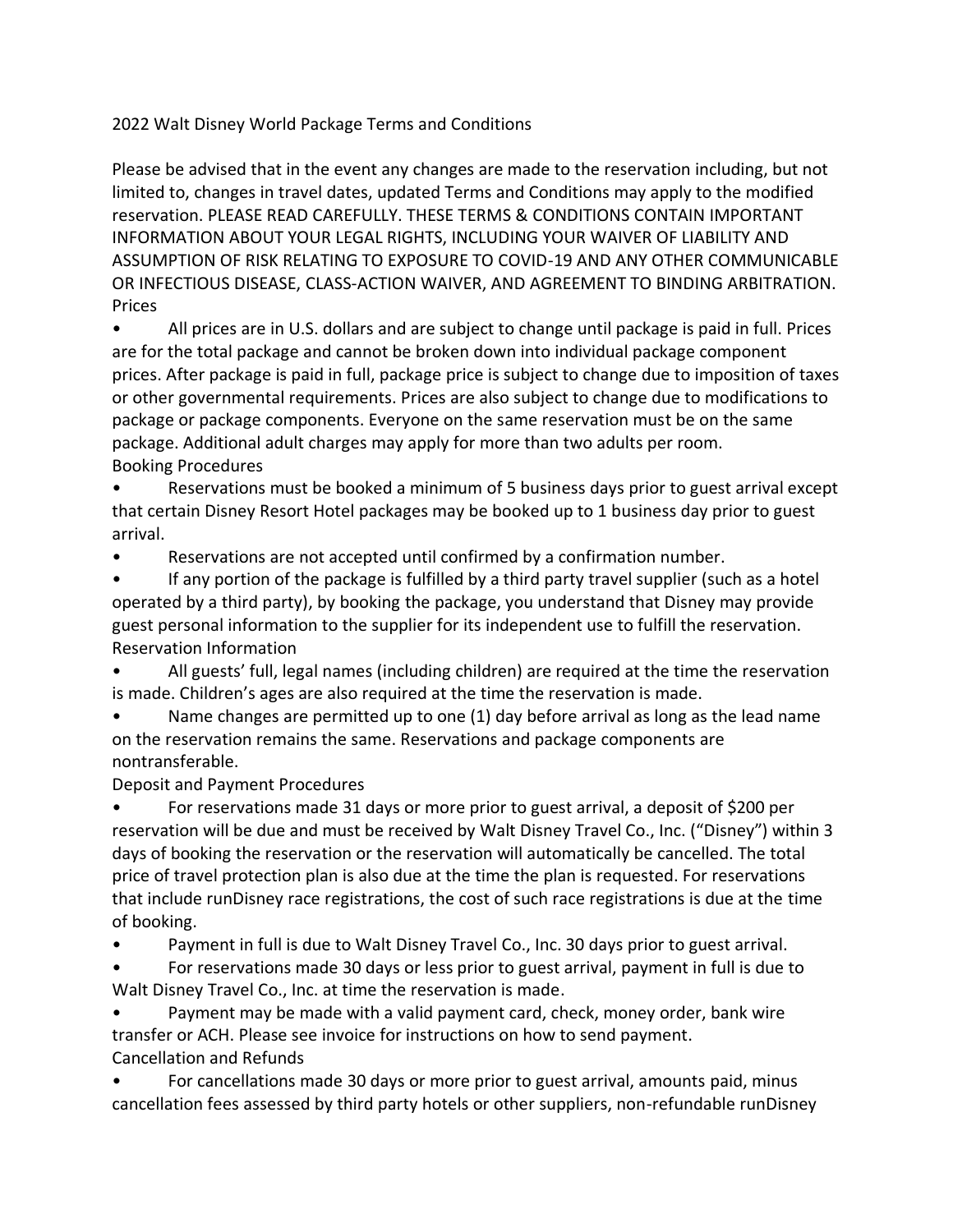race registrations, non-refundable travel protection plan costs, and other amounts owed, will be refunded.

• For cancellations made 2 days to 29 days prior to guest arrival, amounts paid, minus a cancellation fee of \$200.00 per package and minus any cancellation fees assessed by third party hotels or other suppliers, non-refundable runDisney race registrations, non-refundable travel protection plan costs, and other amounts owed, will be refunded.

• For cancellations made 1 day or less prior to guest arrival or for no-shows, the full price of the package is non-refundable.

• No refunds are given for cancellation of any personalized products or experiences.

• No refunds will be made for early departure from hotel and for unused or partially used admission tickets, options or features, including meals.

• Any refunds allowed by Disney in its sole discretion after arrival must be requested in writing within 90 days after departure and may be assessed a \$25 processing fee.

• Disney reserves the right to make refunds in accordance with the method that payment was received. All appropriate refunds will be made through the guest's travel agent if payment was made by the travel agent. Disney is not responsible for the receipt of refunded monies by guests from their travel agents.

Change Fees and Changes to Reservations Made Prior to Guest Arrival

• Changes to Reservation – Changes to reservation, including but not limited to change in travel dates, length of stay, party size or hotel accommodations, are subject to availability and the prices applicable at the time the change is requested and guest is responsible for paying any increase in price resulting from the change. In addition, changes made 30 days or less prior to guest arrival are also subject to a change fee of \$50 per package plus any change fees assessed by third party hotels or other suppliers.

• If changes are made to the package including, but not limited to, changes to travel dates, package is subject to the Terms and Conditions applicable to packages at the time the change to the reservation is made and, in the case of changes to travel dates, pricing applicable to the new travel dates.

• Hotels and/or suppliers do not permit changes in certain situations.

Disney reserves the right to restrict changes to any reservation.

Travel Protection Plan

• If guest has purchased travel protection plan, the cost is refundable within 14 days (30 days for residents of Utah) after the date the plan is added to the package as long as guest has not filed a claim or has not departed on the trip. Please see the Certificate of Insurance for your state of residency for details on refunds and terms, conditions and exclusions at www.affinitytravelcert.com/docs/DSP01.

Travel Documents

• For guests with an address in the U.S. who make their reservation 11 days or more prior to guest arrival, travel documents (such as vouchers, Magical Extras cards and other fulfillment cards) will either be sent by mail or email prior to arrival, subject to receipt of final package payment in full.

• All other guests, including those residing outside the U.S., will receive vouchers, Magical Extras cards and other fulfillment cards at the guest's hotel.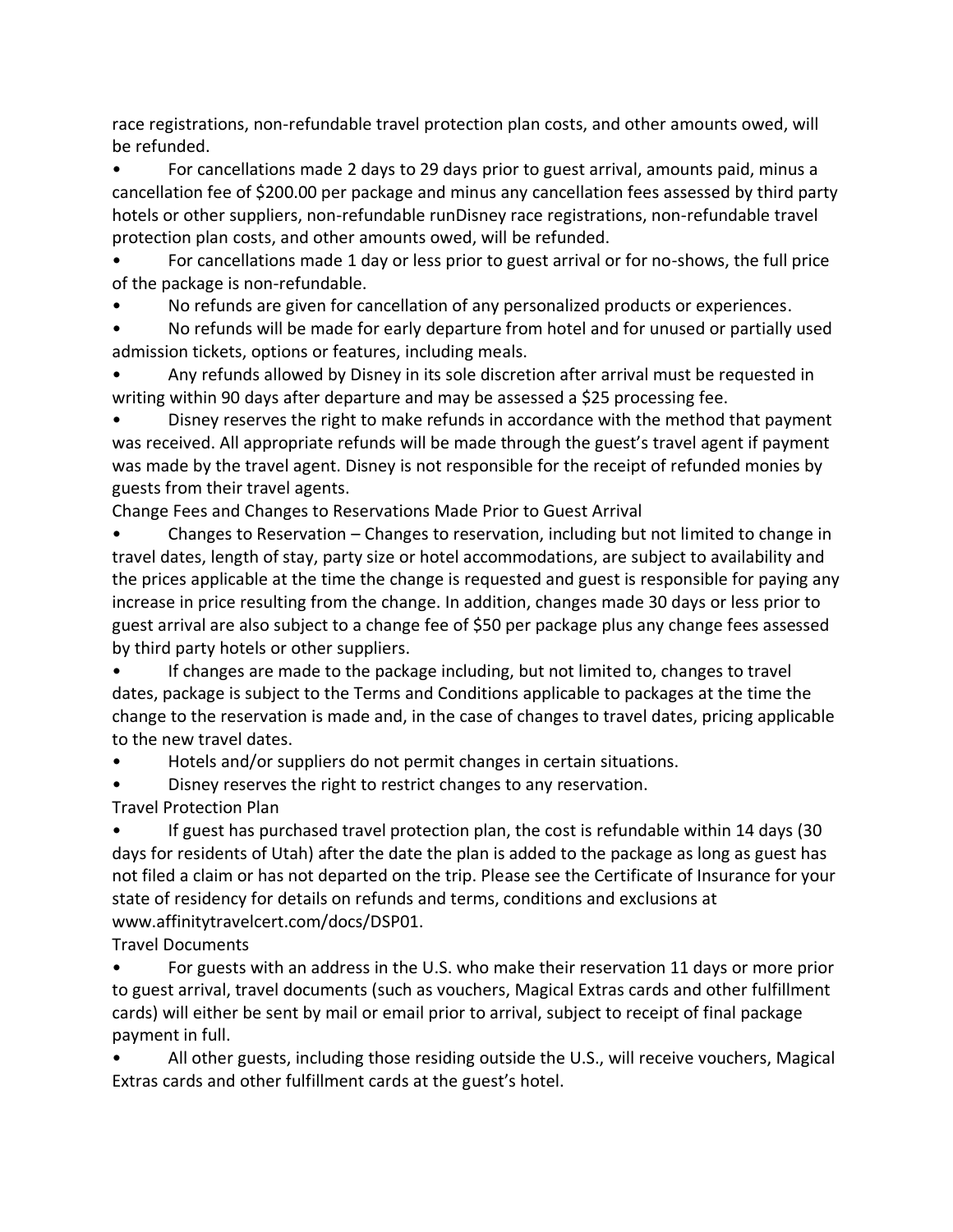• Additional fees may be charged for the replacement of any lost or misplaced travel documents.

• For third party hotel packages, Guests can pick up Disney theme park attraction tickets and certain other fulfillment cards at the guest's hotel.

• Guests with Disney Resort Hotel packages may have entitlements linked to an account they create online ("Disney account") and ticket and other entitlements will be fulfilled via your radio frequency card, or if you have purchased a MagicBand and linked it to your reservation, your MagicBand.

• Title to the documents, including any radio frequency devices, passes in Lake Buena Vista, Florida upon delivery of the documents to the shipper or the mailing of the documents. Recipient is responsible for any duty or custom charges or expenses. Persons who are requesting documents to be shipped to friends or family members outside the USA should so note. Vouchers, if applicable, must be presented at time of use. Attractions, Tickets and Features

• Parks, restaurants, attractions, recreation, entertainment, and other products, services, experiences, offerings or items are subject to change without notice, cancellation, and may close or be limited for any reason, including due to rehabilitation, refurbishing, capacity, seasonal considerations, inclement weather, government or other authority guidance or order, pandemic-related restrictions, or special events, and may otherwise change or be discontinued without notice and without liability to the owners of the Walt Disney World® Resort. Ticket media is not valid for special or premium events or other activities which are separately priced. Admission entitlements are non-transferrable, not for resale, and must be used by the same person on any and all days. Age restrictions apply for access to certain facilities. Guests must be 21 years of age or older with valid proof of age to redeem alcohol entitlements.

• Features for all packages are subject to change and may be based on features available on date of guest arrival, not those in effect at time the package reservation is made.

• Costs for parking (self and valet) at certain locations, incidentals, gratuities, child care and any other items not specifically listed as part of the package components are not included in the package price.

• Guests may be required to have a park reservation in addition to valid admission to visit a park. Park reservations are non-transferrable and void if transferred or sold. General Conditions and Responsibility

• Disney, its directors, officers, employees, subcontractors, agents and representatives, shall at no time be liable or responsible in any way whatsoever for any loss, injury, or damage caused or arising in connection with any transportation, hotel or other services or products of third parties provided through Disney, or as a result of acts of God, acts of Government or other authorities, pandemic or other health and safety circumstance, wars, civil disturbances, hijacks, thefts, or any circumstance beyond its control. Disney reserves the right to accept, retain, decline or cancel any reservation, any feature or component of the package or any guest as a participant in its packages at any time and for any reason, including but not limited to, a mistake or error in price or description of the package or a feature or component of the package, or where it appears that a guest has engaged in fraudulent or misleading activity in making the reservation. If a reservation, package, or a feature or component of a package, is cancelled by Disney, Disney shall have no responsibility beyond the refund of monies paid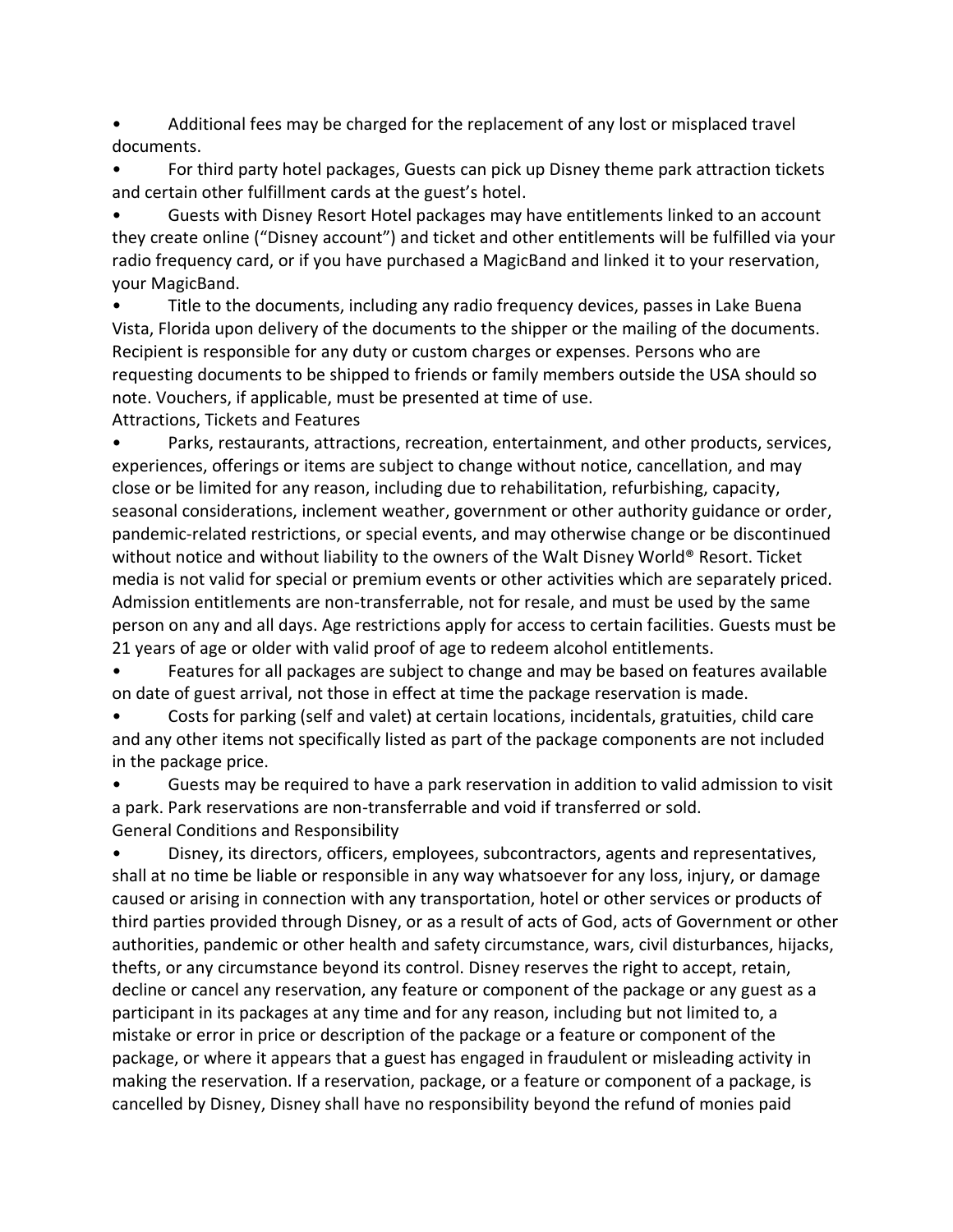related to the cancellation of that portion that was cancelled by Disney. The terms and conditions of any transportation services provided by car rental agencies shall be as represented by those third parties. Terms and conditions are subject to change by Disney without notice. If these Terms and Conditions contain any provisions construed to be unenforceable or unlawful by a court of competent jurisdiction, the same shall be deemed modified to conform to applicable law, or if this would cause an unreasonable result, such provision shall be stricken from these Terms and Conditions without affecting the binding force and effect of any of its other provisions.

• By entering Walt Disney World Resort, guests are confirming that guest and all persons in their party: (i) are not experiencing any of the following symptoms of COVID-19 identified by the Centers for Disease Control and Prevention at CDC.gov, including: fever or chills, cough, shortness of breath or difficulty breathing, fatigue, muscle or body aches, headache, new loss of taste or smell, sore throat, congestion or runny nose, nausea or vomiting, diarrhea; (ii) have not been in contact with someone with confirmed or suspected COVID-19 symptoms without completing a 14-day quarantine; and (iii) are not under any self-quarantine orders. Guests who cannot confirm all of the above criteria must not enter Walt Disney World Resort. If at any point during their visit, a Guest does not meet all of the above criteria, they and their traveling party will be required to isolate and may be relocated or asked to leave the property. Venue

• All sales of packages take place in and are consummated in the State of Florida. Any claim, action or lawsuit (collectively, "Action") arising out of these Terms and Conditions, reservations and bookings, and/or all packages, products and services provided in connection with the reservations and bookings, including without limitation, components such as tickets, park admissions, packages, photo media, radio frequency devices and room accommodations must be filed and maintained exclusively in any court in Orange County, Florida having subject matter jurisdiction; provided that the COVID-19 and Other Communicable/Infectious Disease Provision, shall be subject to its own terms and conditions, including venue, set forth below. Resort Check-In/Check-Out

• Check-in time is generally between 3 and 4 p.m. (some hotels have check-in after 4 p.m.), and check-out time is usually between 11 a.m. and 12 noon.

Guest must be 18 years of age or older to check in.

Room Location and Information

• Adjacent rooms, connecting rooms or specific room location and types of rooms or bedding are on a "request basis only" and are subject to availability at the time of check-in. These requests for specific room type or location may result in additional charges to be paid directly to the hotel.

• Disney owned and operated resort hotels and Disney Vacation Club resorts are smoke free environments. Smoking is allowed in designated outdoor smoking locations only. A room recovery fee will be charged for smoking in guest rooms, on balconies or on patios.

• Please be advised that at Disney owned and operated hotels, notwithstanding your use of a sign on your door, a request by you to forgo housekeeping services or any other request made by you, the hotel and its staff reserve the right to enter your room for any purpose including, but not limited to, performing maintenance and repairs or checking on the safety and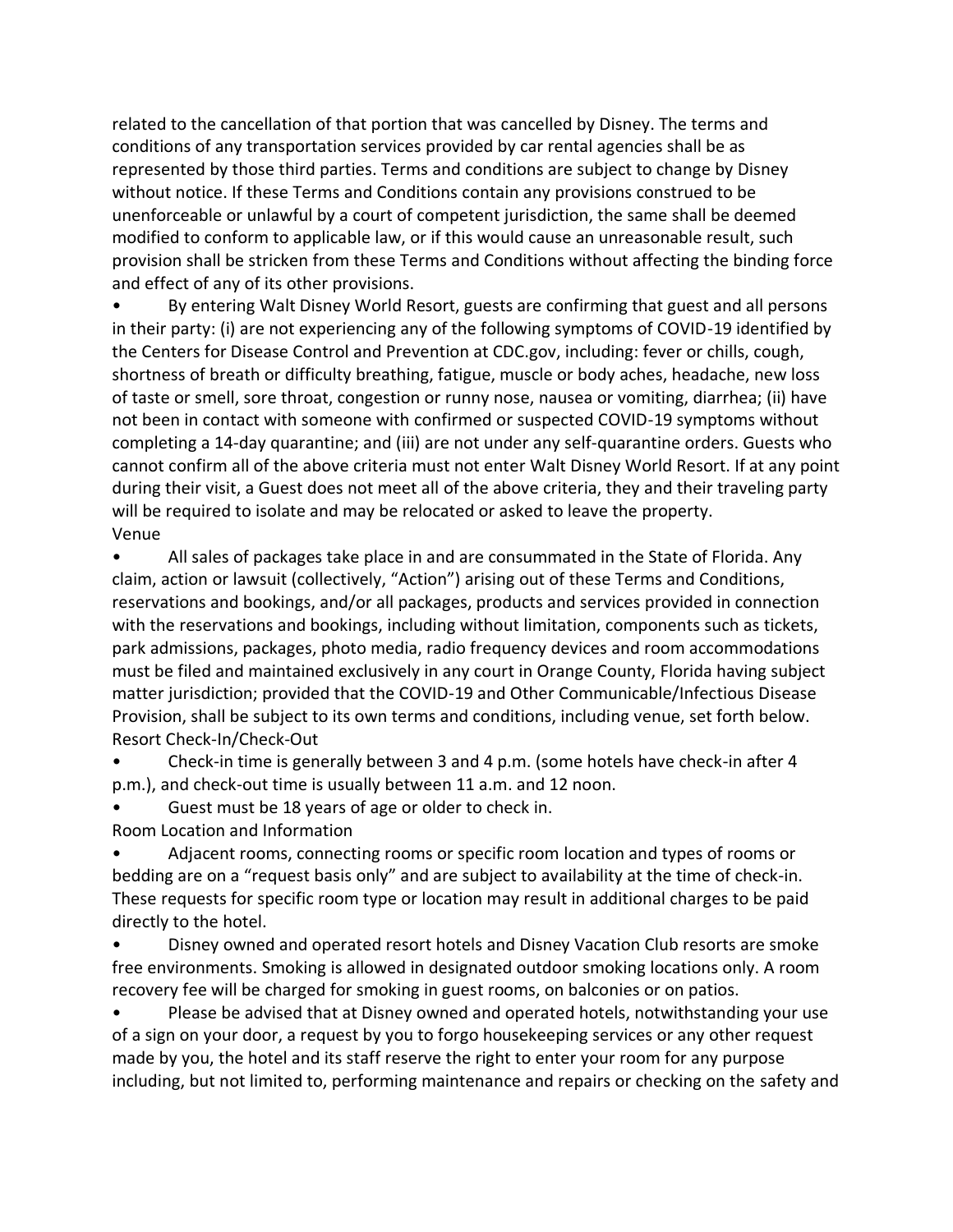security of guests and property. The hotel staff will give reasonable notice prior to entry by knocking and announcing the intent to enter the room.

• Disney reserves the right to accommodate Guests to a comparable or upgraded hotel in Disney's discretion.

• The maximum continuous stay for any guest at any single Disney Resort hotel, including campground locations, is 30 days. A guest wishing to rebook a stay in the same hotel after an initial 30 day stay (whether done through one or multiple reservations), cannot book another stay at the same hotel for a period of 28 days after the initial stay. Disney reserves the right to decline, accept, retain or cancel any reservation or any guest, subject to applicable law, at any time and for any reason, including but not limited to, a mistake or error in price or description of the hotel, or where it appears that a guest has engaged in fraudulent or misleading activity in making the reservation. If a reservation is cancelled by Disney, Disney shall have no responsibility beyond the refund of monies paid related to the cancellation. Guests with Disabilities

• For Guests with disabilities who require accessible accommodations, specific information and assistance can be requested through Disney regarding accessible room availability, bedding options, amenities, restrictions, and advance reservation notice requirements. Disney will also contact its third party hotel provider(s) on a Guest's behalf as necessary. All accommodations are subject to availability. Car Rental

• Renter must be at least 21 years of age, a per day underage fee will apply for renters 21- 24 years and will be assessed at the rental counter. Renter must present a valid driver's license and a major credit card in his or her name; other standard rental qualifications may apply. Cash customers are required to leave a deposit and must meet current standard cash qualification requirements. Car must be rented for a minimum of one 24-hour period. Car rental includes unlimited mileage. Drop-off charges may apply if the vehicle is returned outside the State of Florida and drop-off charges may also apply if the vehicle is returned in Key West. Drop-off charge is payable at the time of rental. Child restraint seats must be used for children up to age 6. Child restraint seats must be requested at the time the reservation is made and will result in an additional charge. Seat belts should be used by all passengers. Additional days, Additional Driver Fee, Child Restraint Seats, Collision Damage Waiver, Extended Protection and Carefree Personal Protection, optional refueling service and any other charges are extra. Other terms and conditions may apply.

Memory Maker

If Memory Maker has been purchased as part of the package please visit https://disneyworld.disney.go.com/photopass for details, restrictions and conditions. COVID-19 And Any Other Communicable Or Infectious Disease: Liability Waiver, Class-Action Waiver, Binding Arbitration, And Other Provisions

By purchasing an admission ticket(s) or pass(es), by making a park, resort, and/or hotel reservation(s) and/or by participating in a tour(s), meeting(s) and/or event(s), and in consideration thereof, and in consideration for being able to visit and/or participate in attractions, transportation, activities, tours, meetings and events at the Walt Disney World® Resort, I agree, understand, and acknowledge, on my own behalf and on behalf of any individual who uses a ticket, pass, or reservation made by me or who accompanies me to a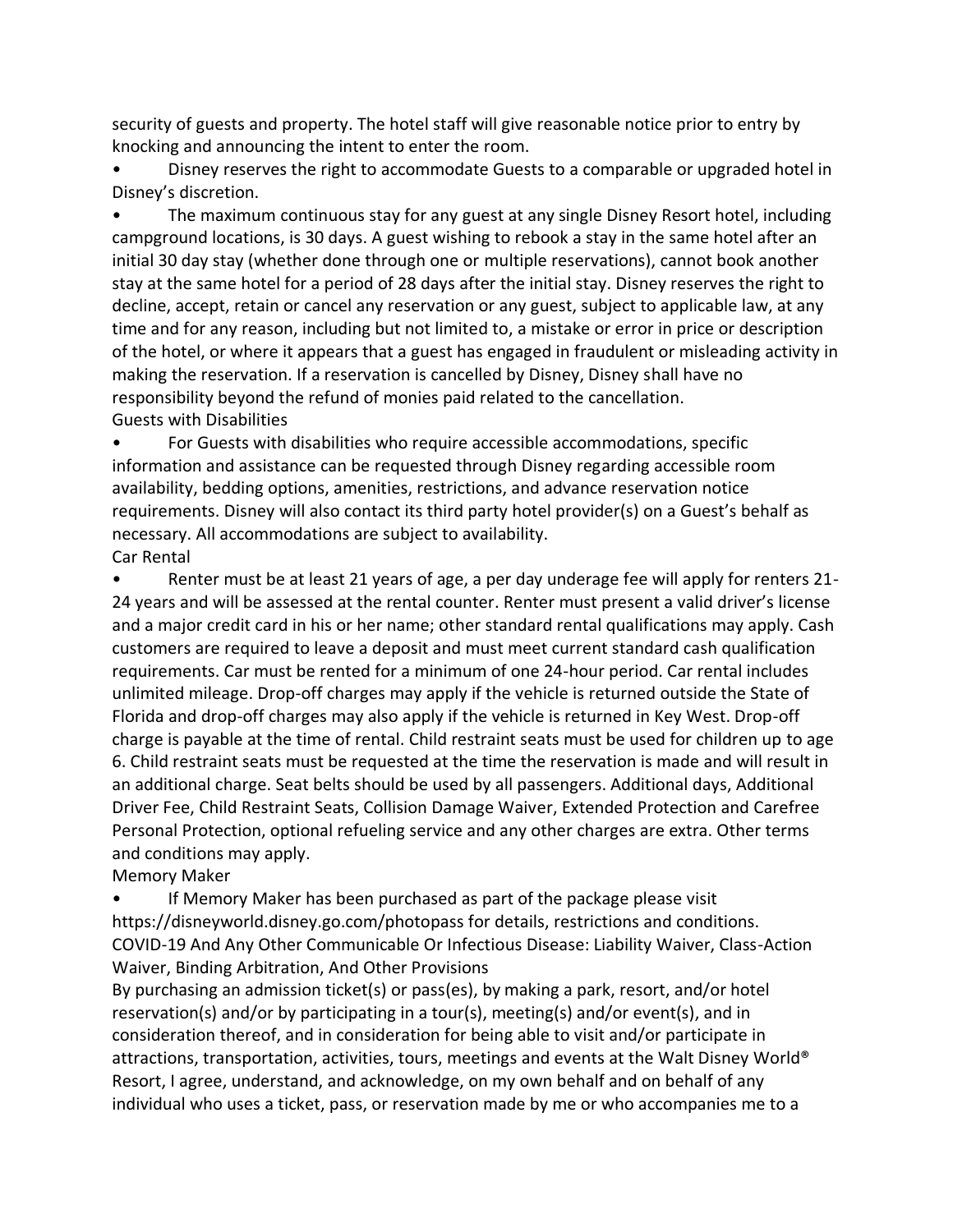tour, meeting or event, as follows (collectively, the "COVID-19 and Other Communicable/Infectious Disease Provision"): Assumption Of Risk

• I acknowledge that an inherent risk of exposure to the disease COVID-19 (as defined by the World Health Organization and any strains, variants, or mutations thereof) and SARS-CoV-2 (the virus that can cause COVID-19) (collectively, "COVID-19"), and any other communicable or infectious disease, exists in any public place where people are present. "Communicable disease" means any disease or illness caused by microorganisms such as bacteria, viruses, parasites, or fungi that can be spread, directly or indirectly, from one person to another. "Infectious disease" means any disease or illness caused by microorganisms such as bacteria, viruses, parasites, or fungi that enter the body, multiply, and can cause an infection. COVID-19 is an extremely contagious communicable disease that can lead to severe illness and death. No precautions can eliminate the risk of exposure to COVID-19, and the risk of exposure applies to everyone. According to the Centers for Disease Control and Prevention ("CDC"), older adults (people 65 years and older) and people of any age who have underlying medical conditions might be at higher risk for severe illness and death from COVID-19. I acknowledge that the risk of exposure to COVID-19 and any other communicable or infectious disease includes the risk that I will expose others that I later encounter, even if I am not experiencing or displaying any symptoms of illness myself. By visiting and/or participating in attractions, transportation, activities, tours, meetings and events at the Walt Disney World® Resort, I agree to voluntarily assume any and all risks in any way related to exposure to COVID-19 and any other communicable or infectious disease, including illness, injury, or death of myself or others, and including without limitation, all risks based on the sole, joint, active or passive negligence of any of the Released Parties, named below. I acknowledge that my visit and participation are entirely voluntary.

Waiver

• On my own behalf and on behalf of my heirs, executors, personal representatives, administrators, and assigns, I agree to forever waive, covenant not to sue, release, and discharge the Released Parties, named below, from any and all liability, claims, causes of action, damages, costs, or expenses of every kind, including all claims and causes of action based on the sole, joint, active or passive negligence of any of the Released Parties, arising out of or in any way relating to exposure to COVID-19 and any other communicable or infectious disease during my visit to and/or participation in attractions, transportation, activities, tours, meetings and events at the Walt Disney World® Resort. This waiver of liability and the assumption of risk set forth above is intended to be as broad and inclusive as is permitted by law. Acknowledgment Of Assumption Of Risk And Waiver By Other Users

• I attest, acknowledge, and agree that any individual for whom I have bought a ticket or pass or made a reservation or who uses a ticket, pass, or reservation made by me or who accompanies me to a tour, meeting or event has independently and carefully read this COVID-19 and Other Communicable/Infectious Disease Provision and has knowingly and independently acknowledged and agreed to all its provisions, including without limitation (1) to voluntarily assume any and all risks in any way related to exposure to COVID-19 and any other communicable or infectious disease, including illness, injury, or death of himself, herself, or others, and including without limitation, all risks based on the sole, joint, active or passive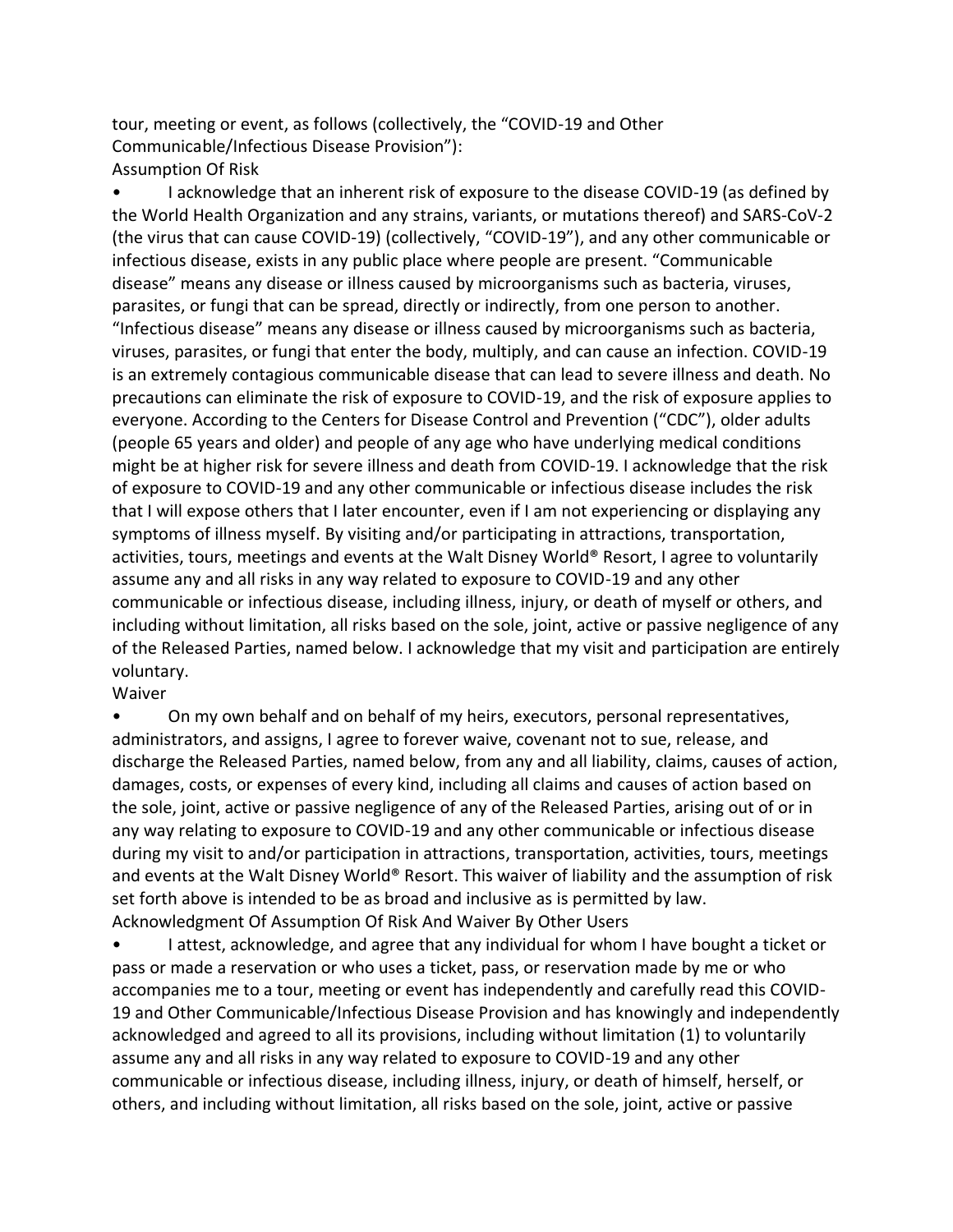negligence of any of the Released Parties, named below, and (2) to agree, on his or her own behalf and on behalf of his or her heirs, executors, personal representatives, administrators, and assigns, to forever waive, covenant not to sue, release, and discharge the Released Parties, named below, from any and all liability, claims, causes of action, damages, costs, or expenses of every kind, including all claims and causes of action based on the sole, joint, active, or passive negligence of any of the Released Parties, arising out of or in any way relating to exposure to COVID-19 and any other communicable or infectious disease during his or her visit to and/or participation in attractions, transportation, activities, tours, meetings and events at the Walt Disney World® Resort.

Third-Party Beneficiaries

• I acknowledge and agree that any individual for whom I have bought a ticket or pass or made a reservation or who uses a ticket, pass, or reservation made by me is and is intended to be a third-party beneficiary of that ticket, pass, or reservation made by me. Waiver of California Civil Code § 1542

• I acknowledge and agree that I am familiar with, understand, and do waive any rights and benefits of the provisions of Section 1542 of the California Civil Code, and any similar provisions of other jurisdictions, which provides that:

A general release does not extend to claims that the creditor or releasing party does not know or suspect to exist in his or her favor at the time of executing the release and that, if known by him or her, would have materially affected his or her settlement with the debtor or released party.

Indemnity/Insurance

• On my own behalf and on behalf of my heirs, executors, personal representatives, administrators, and assigns, I agree to indemnify and hold each of the Released Parties harmless from and against any and all claims made or incurred by anyone, including myself and any individual who uses a ticket, pass, or reservation made by me or who accompanies me to a tour, meeting or event, arising out of or in any way relating to my purchase of an admission ticket(s) or pass(es), my making of a reservation(s), and/or my participation in a tour(s), meeting(s) or event(s) and subsequent visit to and/or participation in attractions, transportation, activities, tours, meetings and events at the Walt Disney World® Resort and arising out of any and all risks described above in the section titled Assumption of Risk or in any other way related to exposure to COVID-19 and any other communicable or infectious disease, wherever such activities may occur and whether suffered before, during, or after such participation. My indemnification obligations shall include, without limitation, all attorneys' fees and costs incurred by any of the Released Parties through and including any appeals. I understand and agree that I am not relying on the Released Parties to have arranged for, or carry, any insurance of any kind for my benefit relative to my visit to and/or participation in attractions, transportation, activities, tours, meetings and events at the Walt Disney World® Resort, and that I am solely responsible for obtaining any mandatory or desired life, travel, accident, property, or other insurance related to my visit to and/or participation in attractions, transportation, activities, tours, meetings and events at the Walt Disney World® Resort, at my own expense.

Scope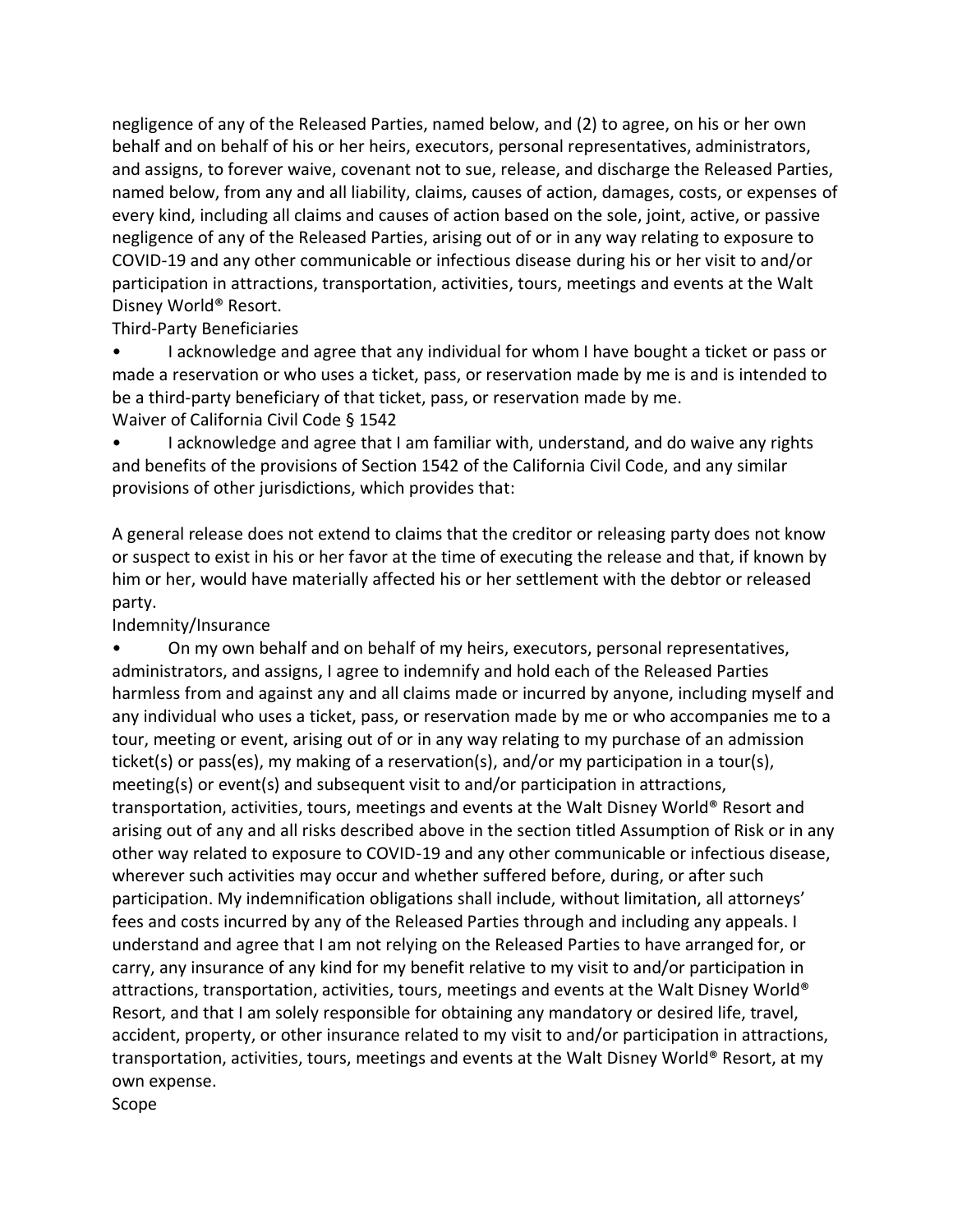• I agree that the Waiver and Indemnity provided for in this COVID-19 and Other Communicable/Infectious Disease Provision shall cover all physical and emotional injuries and/or damages, including without limitation all illness and bodily injury (including death), whether suffered by me or anyone else before, during, or after my visit and/or participation. Additionally, I agree that the scope of the Waiver and Indemnity shall include any claims related, in whole or in part, to my own actions and the actions of third parties, whether foreseeable or unforeseeable.

Term

• The Waiver and Indemnity provided for in this COVID-19 and Other Communicable/ Infectious Disease Provision applies to any and all visitation to and/or participation in attractions, transportation, activities, tours, meetings and events at the Walt Disney World® Resort and/or presence on the Released Parties' property arising out of the purchase of an admission ticket(s) or pass(es), the making of a reservation(s) and/or the participation in a tour(s), meeting(s) and/or event(s) pursuant to which I and the Released Parties agreed to this COVID-19 and Other Communicable/Infectious Disease Provision, from the date of execution. Released Parties

• The Released Parties are: Walt Disney Parks and Resorts U.S., Inc.; Disney Destinations, LLC; Disney Vacation Development, Inc.; Disney Vacation Club Management LLC; Disney Business Productions, LLC; and their respective parents, subsidiary, and other affiliated or related companies, and all officers, directors, employees, shareholders, members, agents, contractors, sub-contractors, representatives, successors, assigns, insurers, and volunteers of each of the foregoing entities.

Severability/Partial Invalidity

• If any provision or part thereof of this COVID-19 and Other Communicable/Infectious Disease Provision is held to be invalid, void, or unenforceable by a court of competent jurisdiction, such provision or part thereof shall be deemed modified to conform to applicable law, or if this would cause an illogical or unreasonable result, such provision or part thereof shall be stricken from this COVID-19 and Other Communicable/Infectious Disease Provision without affecting the binding force or effect of any other part or provision. Binding Arbitration

• I AGREE THAT, UPON ELECTION BY EITHER PARTY, ANY DISPUTE, CLAIM, OR CONTROVERSY ARISING UNDER OR RELATING IN ANY WAY TO THIS COVID-19 AND OTHER COMMUNICABLE/INFECTIOUS DISEASE PROVISION OR EXPOSURE TO COVID-19 AND ANY OTHER COMMUNICABLE OR INFECTIOUS DISEASE DURING MY VISIT TO AND/OR PARTICIPATION IN ATTRACTIONS, TRANSPORTATION, ACTIVITIES, TOURS, MEETINGS AND EVENTS AT THE WALT DISNEY WORLD® RESORT, NOW OR IN THE FUTURE, WILL BE RESOLVED BY BINDING ARBITRATION. CLAIMS SUBJECT TO ARBITRATION INCLUDE COUNTERCLAIMS, CROSS CLAIMS, THIRD PARTY CLAIMS, INTERPLEADERS, OR ANY OTHER CLAIMS, WHATEVER THE CAUSE(S) OF ACTION ASSERTED (INCLUDING CLAIMS FOR INJUNCTIVE, DECLARATORY, OR EQUITABLE RELIEF). I ACKNOWLEDGE AND AGREE THAT ARBITRATION REPLACES MY RIGHT TO GO TO COURT. I THEREFORE AGREE TO WAIVE ANY RIGHT TO A JURY TRIAL OR TO LITIGATE ANY CLAIMS IN COURT BEFORE A JUDGE OR JURY. I AGREE THAT I THEREFORE WAIVE ANY RIGHT TO LITIGATE ANY CLAIMS IN COURT AS A CLASS ACTION OR OTHER REPRESENTATIVE OR COLLECTIVE ACTION (SUCH AS AN ACTION IN THE FORM OF A PRIVATE ATTORNEY GENERAL). I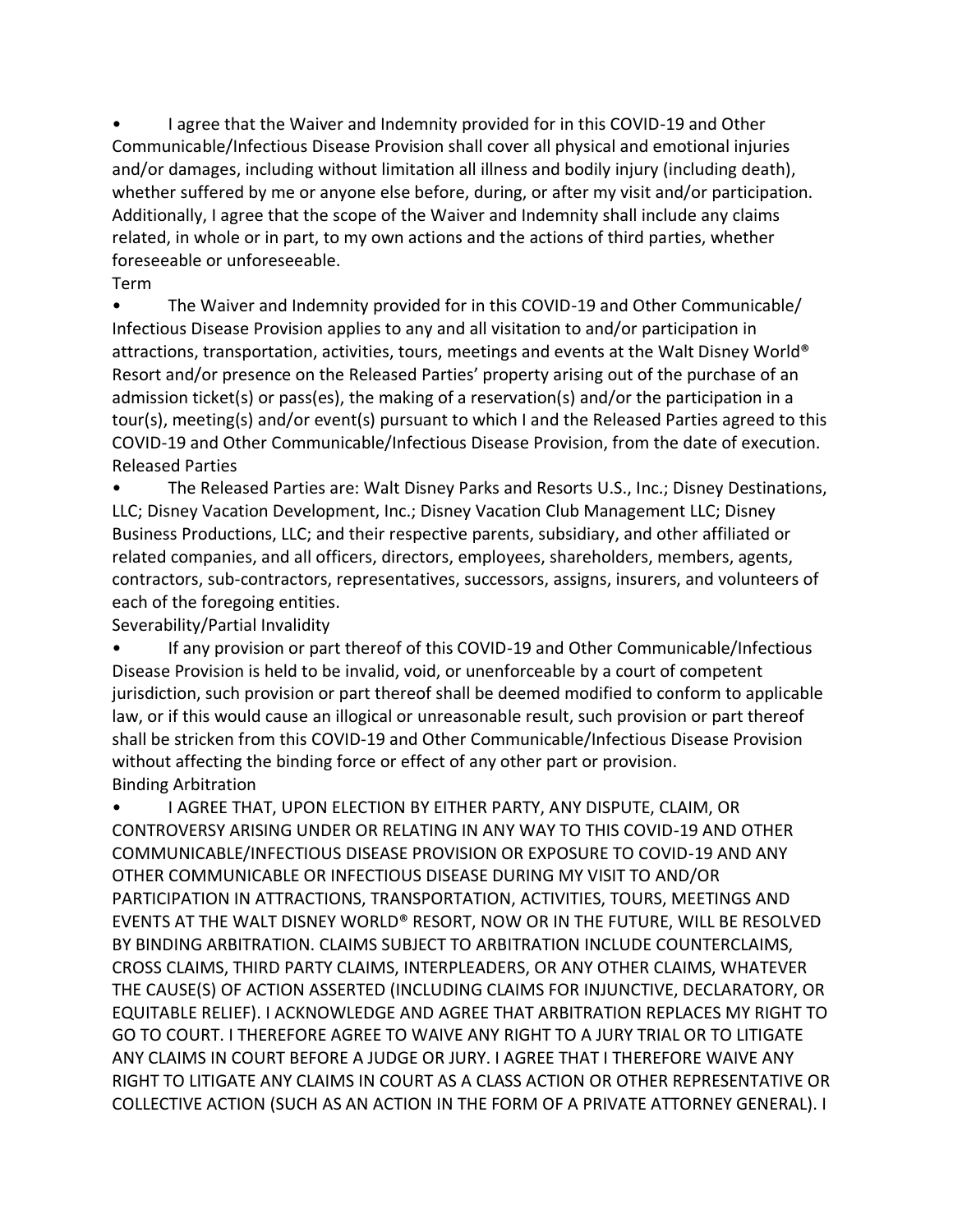ALSO AGREE TO WAIVE ANY RIGHT TO PURSUE IN ARBITRATION ANY CLASS ACTION OR OTHER REPRESENTATIVE OR COLLECTIVE ACTION (SUCH AS AN ACTION IN THE FORM OF A PRIVATE ATTORNEY GENERAL), OR TO PARTICIPATE AS A CLASS MEMBER IN A CLASS ACTION OR OTHER REPRESENTATIVE ACTION IN ARBITRATION OR IN COURT BEFORE A JUDGE OR JURY. I ALSO AGREE THAT NO ARBITRATION OR PROCEEDING CAN BE COMBINED WITH ANOTHER WITHOUT THE PRIOR WRITTEN CONSENT OF ALL PARTIES TO THE ARBITRATIONS OR PROCEEDINGS.

• The arbitrator will have the exclusive authority to resolve any dispute relating to the interpretation, applicability, or enforceability of these terms or the formation of this COVID-19 and Other Communicable/Infectious Disease Provision, including the arbitrability of any dispute and any claim that all or any part of this COVID-19 and Other Communicable/Infectious Disease Provision is void or voidable.

A. In the event of a dispute, I agree to send a notice of dispute, which is a written statement that sets forth my name, address, and contact information; the facts giving rise to the dispute; and the relief requested to the Released Parties at 500 South Buena Vista Street, Burbank, California 91521-7620, USA, Attention: Legal. The Released Parties will send any notice of dispute to me at the contact information that they have for me. The Released Parties and I will attempt to resolve a dispute through informal negotiation within sixty (60) days from the date the notice of dispute is sent. After that sixty (60) day period and not before, the Released Parties or I may commence an arbitration proceeding. I may instead litigate a dispute in small claims court if the dispute meets the requirements to be heard in small claims court, whether or not I negotiated informally first.

B. If the Released Parties and I do not resolve a dispute by informal negotiation or in small claims court, the dispute shall be resolved by binding arbitration before a neutral arbitrator whose decision will be final except for a limited right of appeal under the Federal Arbitration Act, 9 U.S.C. § 1 et seq. Arbitration will be administered by JAMS Mediation, Arbitration and ADR Services ("JAMS") in accordance with the JAMS Streamlined Arbitration Rules and Procedures (the "JAMS Rules"). The JAMS Rules and instructions about how to initiate an arbitration are available at www.jamsadr.com or 1-800-352-5267. Arbitration may be conducted in person, through the submission of documents, by phone, or online. Proceedings that cannot be conducted through the submission of documents, by phone, or online, will take place in the State of Florida; provided, however, that if circumstances prevent me from traveling to the State of Florida, JAMS may hold an in-person hearing in my hometown area. The Released Parties and I agree to submit to the exclusive jurisdiction of the federal or state courts located in the State of Florida in order to compel arbitration, to stay proceedings pending arbitration, or to confirm, modify, vacate, or enter judgment on the award entered by the arbitrator. The arbitrator may award damages to me individually as a court could, including declaratory or injunctive relief, but only to the extent required to satisfy my individual claim. In accordance with the JAMS Rules, the party initiating the arbitration (either me or the Released Parties) is responsible for paying the filing fee. However, if the arbitrator issues me an award of damages and: (a) that award is greater than the amount of the Released Parties' last written settlement offer; or (b) if the Released Parties did not make a settlement offer, then in addition to paying for any JAMS Case Management Fees and all professional fees for the arbitrator's services, the Released Parties will reimburse me for the filing fees I incurred.